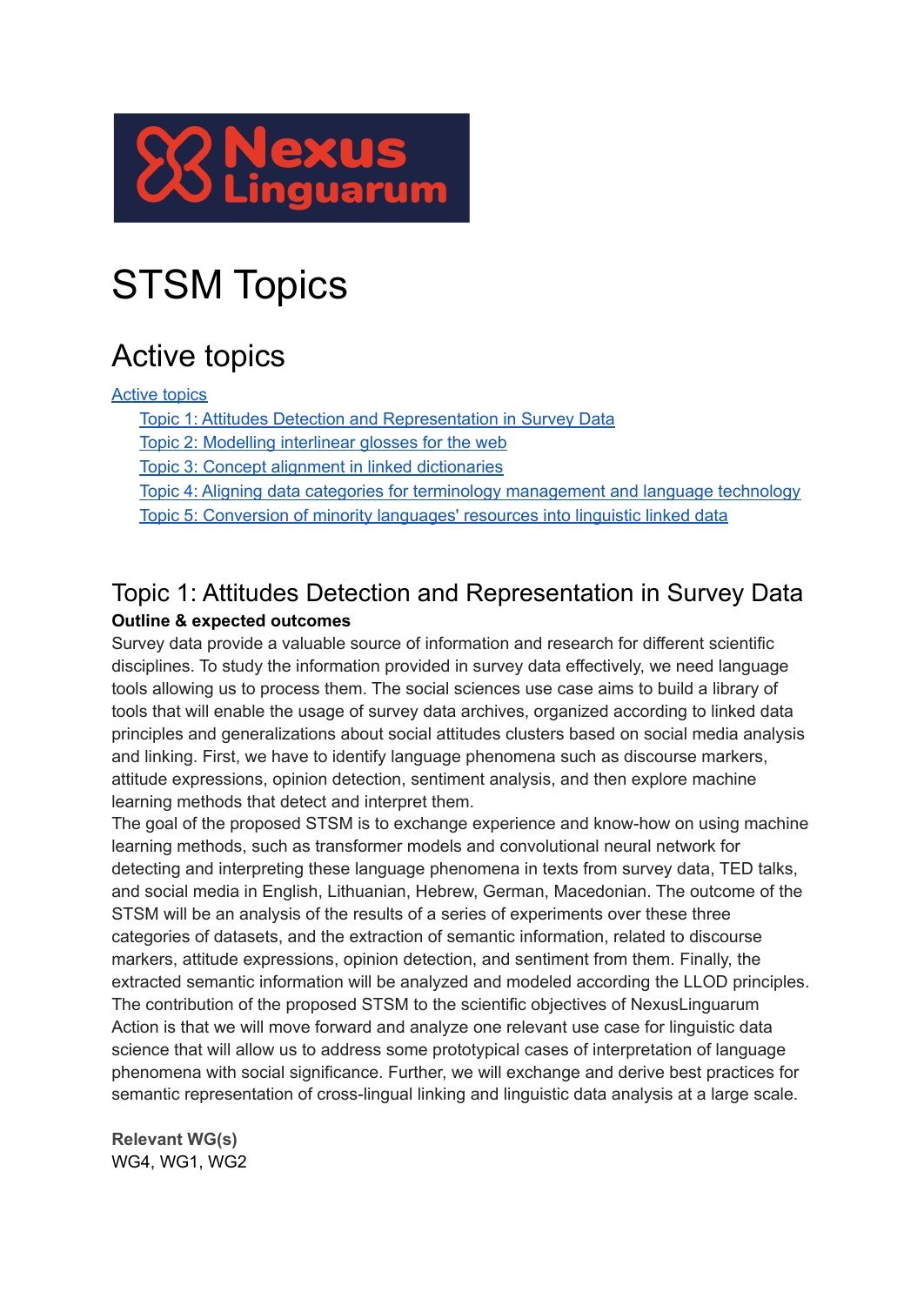#### **Workplan**

A series of STSMs are envisaged that will cover the following activities that are not interdependent:

1) constitution of corpora – collection selection, analysis, annotations, annotation schema

2) processing - familiarization with the software environment to run the models, constitution of experiment settings, running experiments, analyzing the results

3) defining a strategy for semantic representation of the language phenomena as linked data, deriving exemplary representations

**Suggested duration**  $2 - 6$  weeks

**Contact person(s) and email** Dr Mariana Damova [\(mariana.damova@mozajka.co\)](mailto:mariana.damova@mozajka.co)

**Host institution** Mozaika Ltd. Solunska 52, Sofia 1000, Bulgaria <http://www.mozajka.co>

**Short Profile**: Mozaika, The Humanizing Technologies Lab, provides research and development in the field of data science, natural interfaces (human-computer interaction), knowledge management and human insight. At Mozaika we are trying to leverage data science with natural interfaces to provide solutions tailored to human behavior, attitudes and comprehension. The company specializes in building information infrastructures that serve a variety of applications in data as a service or intelligence as a service modes. Our solutions are either human user facing or modules of larger systems. We cover verticals like business information delivery, human resources management, cultural heritage, water management, earth observation for AI, historical archives, content mapping, research infrastructures for the humanities, and intent to expand into Industry 4.0 and Smart Cities. The European Space Agency, the French Embassy in Bulgaria, Rittal GmbH, Ogylvy, Infeurope S.A., Sofia Municipality count amongst our clients. We partner with organizations like ESRI Bulgaria, SISTEMA GmbH, Gothenburg University, the Italian-Bulgarian Chamber of Commerce, Sofia University and the Bulgarian Academy of Sciences. All projects of Mozaika have technologically an innovative edge and abide to principles of human-centric design.

### <span id="page-1-0"></span>Topic 2: Modelling interlinear glosses for the web **Outline & expected outcomes**

Interlinear glossed text represents a type of annotation frequently used in language documentation and in the humanities (esp., the philologies), as illustrated for an example from Armenian below:

> $Kat$  otikos-a  $\bar{p}r$  $ut$ -um Catholicos-DEF eat-IPFV AUX.PST.3SG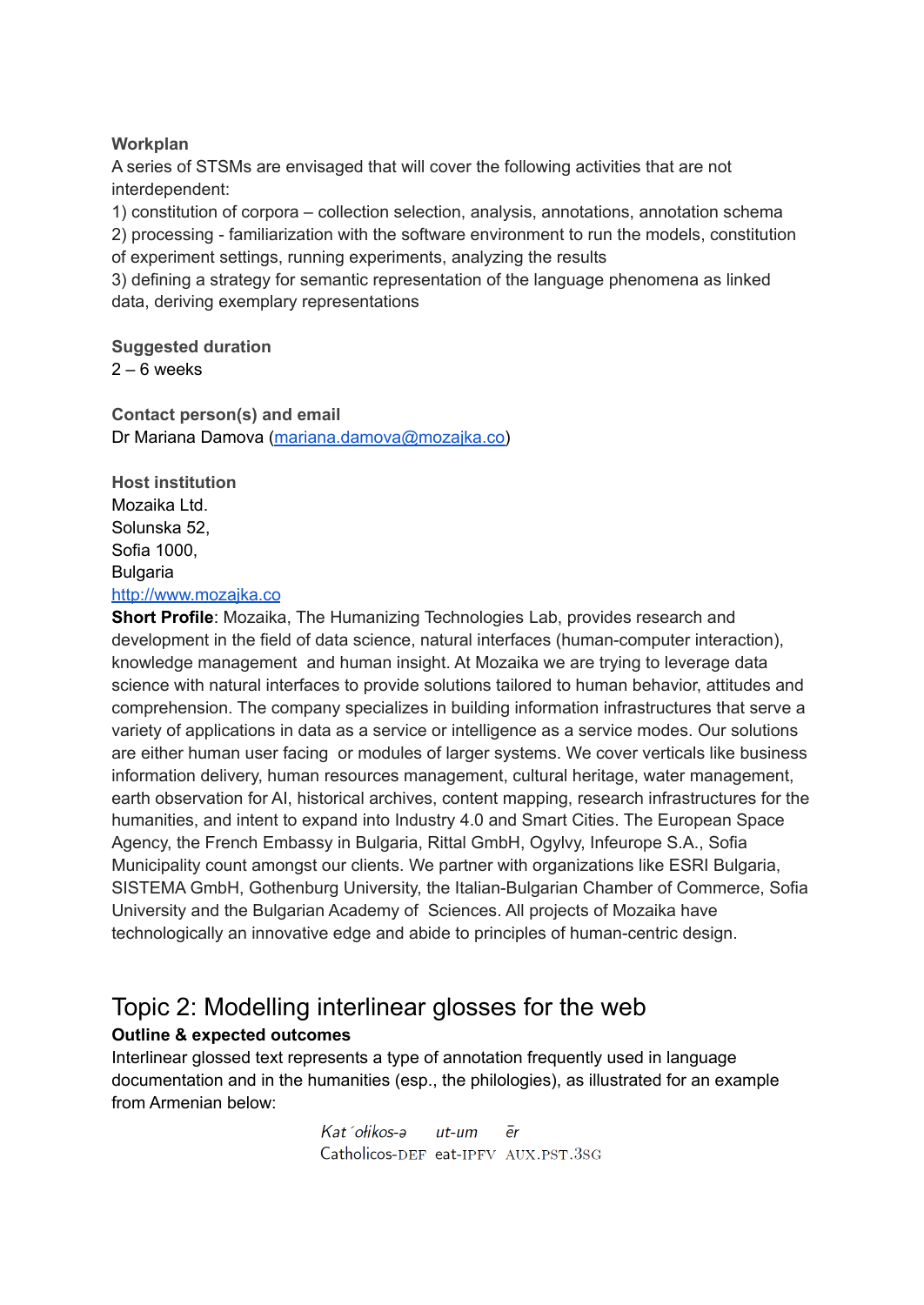### 'Catholicos was eating.'

The topic is to publish an IGT corpus (either provided by the guest or the host) in accordance with Linked Data principles and vocabularies. The host institution is involved in both the development of representation formalisms for interlinear glossed text (with the problem-specific vocabulary Ligt, based on the standard tools for the purpose, esp., Toolbox, FLEx and Xigt), but so far, this has not been connected with other standards for representing linguistic annotations on the web (esp., NIF, POWLA and Web Annotation). The topic and expected outcome of the research stay is to convert an existing IGT resource (preferably provided by the guest) to Ligt, and then to explore to what extent a mapping to more general RDF vocabularies such NIF, Web Annotation or POWLA requires extensions of the latter model(s). The expected outcome is a short whitepaper that will serve as direct input into on-going discussions in the W3C Community Group LD4LT.

### **Relevant WG(s)**

Primarily WG1, T1.1 (data modelling) and T1.5 (IGT data represents a major part of linguistic data for low-resource languages), but also WG4, T4.2 (IGT data as used in the philologies) and T4.3 (IGT data as used in linguistics).

### **Workplan**

- (1) identification of candidate dataset(s) and target vocabularies (POWLA, NIF, Web Annotation) by guest and host
- (2) introduction into Ligt by the host, optionally: introduction into POWLA, NIF, Web Annotation
- (3) mapping the resource to Ligt and discussion of the results
- (4) exploring possible mappings to selected target vocabulary in close collaboration with host
- (5) short whitepaper summarizing challenges and achievements

### **Suggested duration and time period**

8-12 weeks, start date flexible (to be coordinated with applicants)

### **Contact person(s) and email**

Christian Chiarcos (chiarcos@informatik.uni-frankfurt.de), Max Ionov (ionov@cs.uni-frankfurt.de). *Please contact both of us*.

#### **Host institution**

Applied Computational Linguistics Lab Goethe Universität Frankfurt Robert-Mayer-Str. 11-15 60325 Frankfurt am Main, Germany <http://www.acoli.informatik.uni-frankfurt.de/>

### <span id="page-2-0"></span>Topic 3: Concept alignment in linked dictionaries **Outline & expected outcomes**

Translation inference across dictionaries is an established challenge in the LLOD context (see, e.g., <https://tiad2019.unizar.es/>). Within this STSM, we would like to explore an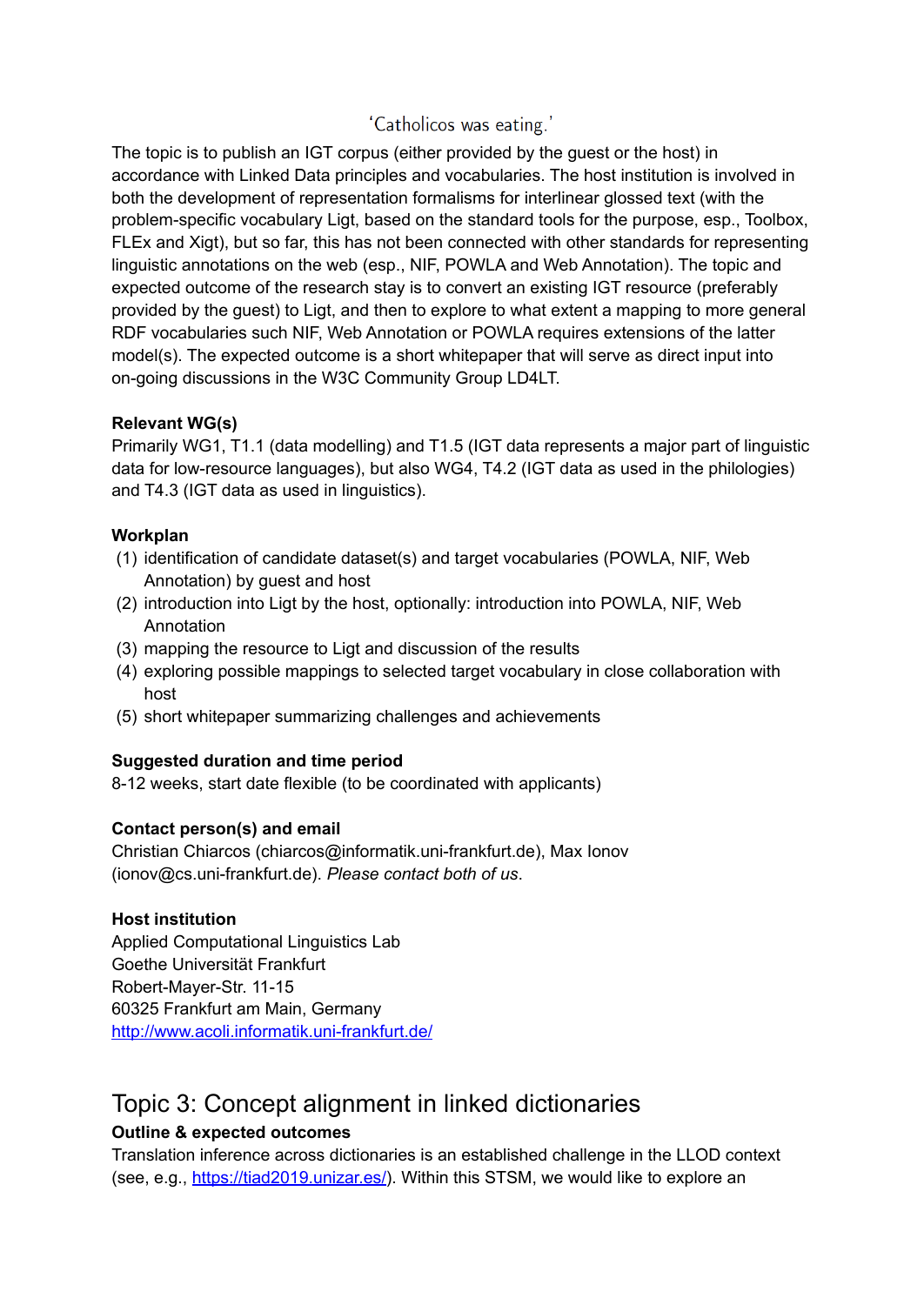extension of this problem from the bilingual to the multilingual use case: Instead of inferring translations between two languages, we aim to infer language-independent concepts with lexicalizations into multiple languages. The baseline for such an approach builds on the detection of translation cycles that allow to deduce multilingual concepts by collapsing bilingual translations ("bank"@en – "riba"@ca – "orilla"@es – "bank"@en => *concept:bank1*; "bank" @en – "banc"@ca – "banco"@es – "bank"@en => *concept:bank2*), resp. to provide alternative lexicalizations for these concepts ("shore"@en – "riba"@ca – "orilla"@es – "shore"@en => "shore"@en – *concept:bank1*). The goal of the STSM is to implement, to evaluate, and, possibly, to improve this baseline method against different parts of the ACoLi Dictionary Graph [\(https://github.com/acoli-repo/acoli-dicts](https://github.com/acoli-repo/acoli-dicts)), the largest collection of machine-readable bilingual dictionaries currently available under an open license, currently covering more than 430 languages. The expected outcome is a baseline implementation and a whitepaper summarizing the implementation and possible improvements. Depending on the success of the baseline method, it can be used as a starting point to develop a future shared task on multilingual concept induction in the context of WG1.

### **Relevant WG(s)**

Primarily WG1, T1.3 (data linking) and T1.5 (providing novel translation pairs for low-resource languages provided in the ACoLi Dictionary Graph).

### **Workplan**

- (1) identification of training and test data from the ACoLi Dictionary Graph or other datasets provided by the guest (1 week)
- (2) implementation and evaluation of the baseline (3 weeks)
- (3) iterative cycles of evaluation, refinement and discussion with the host (3 to 7 weeks)
- (4) documentation (1 week)

### **Suggested duration and time period**

8-12 weeks, start date flexible (to be coordinated with applicants)

### **Contact person(s) and email**

Christian Chiarcos (chiarcos@informatik.uni-frankfurt.de), Jutta Nadland (j.nadland@em.uni-frankfurt.de). *Please contact both of us*.

### **Host institution:**

Applied Computational Linguistics Lab Goethe Universität Frankfurt Robert-Mayer-Str. 11-15 60325 Frankfurt am Main, Germany <http://www.acoli.informatik.uni-frankfurt.de/>

# <span id="page-3-0"></span>Topic 4: Aligning data categories for terminology management and language technology

### **Outline & expected outcomes**

In the context of (Linguistic) Linked Open Data, the Ontology of Linguistic Annotations (OLiA, http://purl.org/olia/) represents the major terminology hub for linguistic categories (e.g.,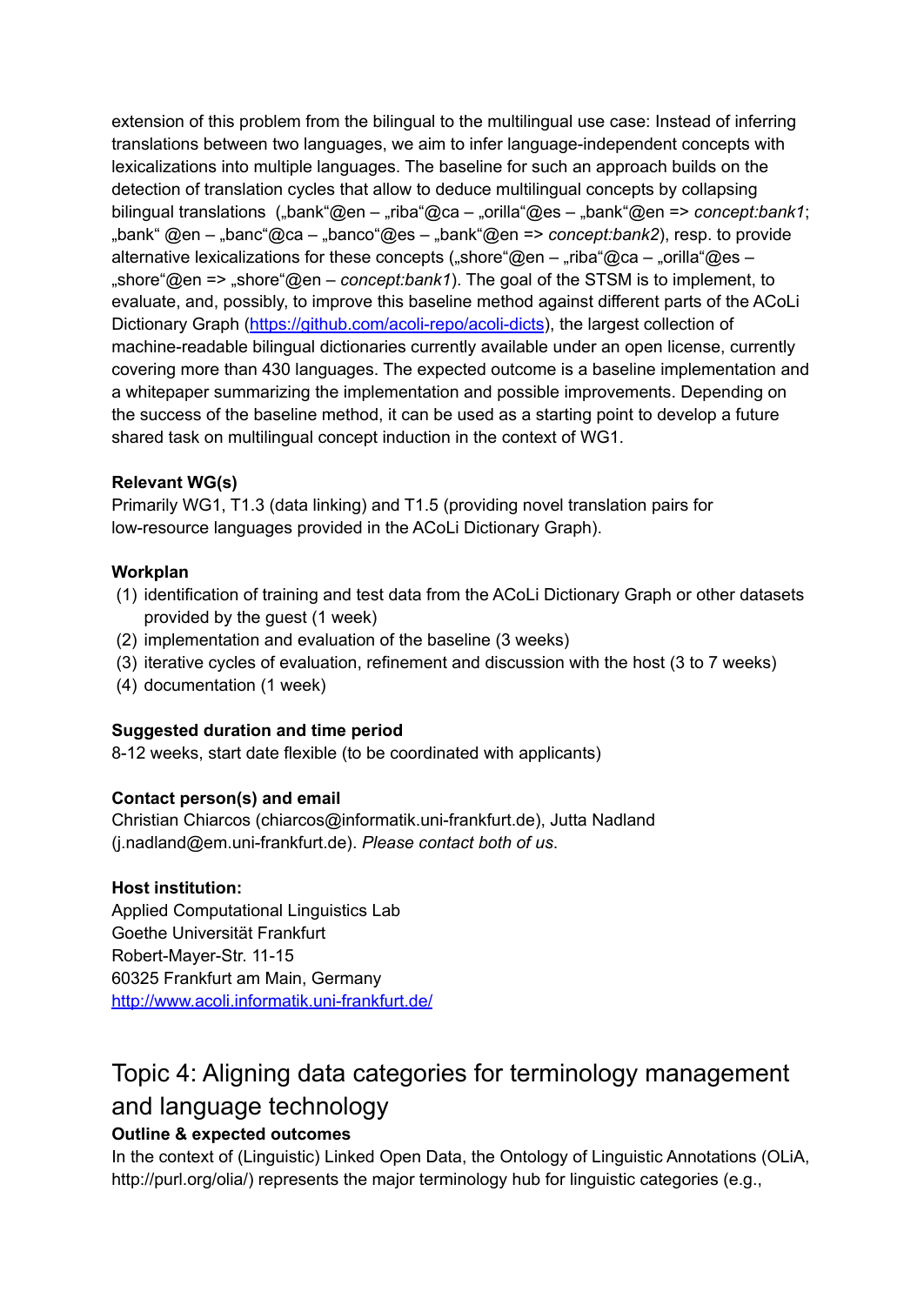CommonNoun, etc.), similar to the role that DatCatInfo (http://datcatinfo.net/) serves for ISO standards such as TBX, LMF, etc. To facilitate synergies between both communities, their respective tools and resources, the goal is to explore the linking of DatCatInfo concepts with OLiA. Topic of the STSM is to familiarize the visiting researcher with OLiA specifics, introduce him/her into existing linkings with related resources (most notably ISOcat and the CLARIN Concept Registry), to work towards a conversion of DatCatInfo information to RDF and to provide a linking between DatCatInfo and OLiA by means of skos:broader, resp., rdf:type/rdfs:subClassOf relationships. The outcome will be a joint report about the linking effort and (to the extent feasible) a first version of the linking. Overall, this will contribute to establishing interoperability for language resoures in the terminology and language technology communities.

### **Relevant WG(s)**

Primarily WG1 (esp. T1.1 data modelling), as a resource relevant to all WGs to the extent they address terminology and Linked Data (esp. WG2/T2.5, WG3/T3.3).

### **Workplan**

- (1) introduction to OLiA, OLiA linkings and applications by host
- (2) selection and retrieval of DatCatInfo data with the help of its maintainers (contact person: Sue Ellen Wright, Kent State University) and host
- (3) if necessary: introduction to ontology mapping by host
- (4) development of a first draft mapping
- (5) iterative refinement in close coordination with host and DCR maintainers
- (6) short whitepaper summarizing challenges and achievements

### **Suggested duration and time period**

8-12 weeks, start date flexible (to be coordinated with applicants)

### **Contact person(s) and email**

Christian Chiarcos (chiarcos@informatik.uni-frankfurt.de), Jutta Nadland (j.nadland@em.uni-frankfurt.de). *Please contact both of us*.

#### **Host institution**

Applied Computational Linguistics Lab Goethe Universität Frankfurt Robert-Mayer-Str. 11-15 60325 Frankfurt am Main, Germany <http://www.acoli.informatik.uni-frankfurt.de/>

## <span id="page-4-0"></span>Topic 5: Conversion of minority languages' resources into linguistic linked data

### **Outline and expected outcomes**

The idea is that NexusLinguarum members interested in converting linguistic data of minority languages to LLOD visit a group with technical experience in such a process so the STSM applicant and the host team can analyse the data and plan and start its conversion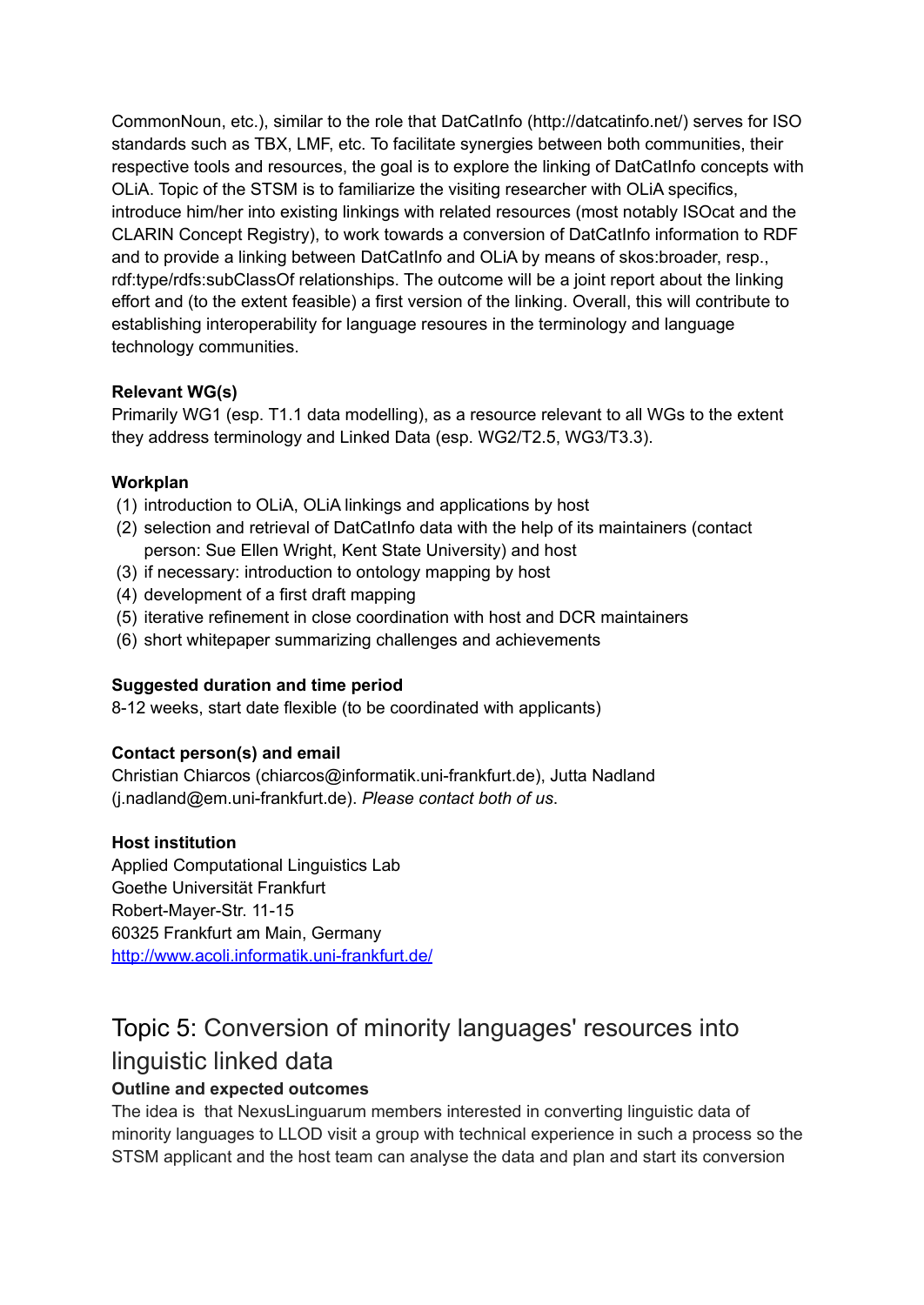into RDF together. This is a valuable means to make such data interoperable and eventually to expand it by linking it to another linked data on the Web.

### **Relevant WG(s)**

WG1 primarily

### **Relevance to NexusLinguarum objectives and workplan**

Support of under-resourced languages is core for T1.5 in particular and a major goal for NexusLinguarum as a whole.

### **Suggested duration**

minimum 2 weeks, ideally one to three months

### **Potential host institutions and contact details**

STSMs on this topic can be carried out **on one of the following host institutions** depending on the type of resource(s) involved. *Host 1*

**Host**: Distributed Informations Systems group (SID), University of Zaragoza, Spain **Type of resources**: dictionaries, terminologies, glossaries, lexica; in any language but with preference to those that are present in Apertium

(https://wiki.apertium.org/wiki/List\_of\_language\_pairs)

**Contact:** Julia Bosque Gil (*jbosque@unizar.es*)

**Short profile**: The Distributed Information Systems research group (SID) belongs to the Aragon Institute for Engineering Research (I3A) - University of Zaragoza. The University of Zaragoza belongs to the list of Spanish universities included in the top 500 universities worldwide according to the Shanghai Ranking, and occupies the 406th position on the CWUR ranking. With the final goal of facilitating the interoperability between distributed, open, and dynamic information systems, our research group focuses on the development and use of semantic techniques for information retrieval, with emphasis on knowledge representation, ontologies, and Semantic Web services, among other areas. In linguistic data science research, we are particularly active in the transformation and linking of multilingual language resources to Linguistic Linked Data.

**Location**: C/ María de Luna nº 1, 50018 - Zaragoza, Spain.

### *Host 2*

**Host**: CIRCSE Research Centre, Università Cattolica del Sacro Cuore, Milan, Italy **Type of resources**: dictionaries, lexica, glossaries, textual corpora **Contact**: Marco C. Passarotti (marco.passarotti@unicatt.it) **Host**: Laboratoire LIG, Université Grenoble Alpes, France **Type of resources**: dictionaries ; with special interest in African Languages (tamajaq, haoussa, kanouri, zarma, fulfuldé/pulaar, wolof (Sénéga)l and nouchi (Côte d'Ivoire) ; also Berber, breton (Brittany) and na (Tibeto-Birman) **Contact:** Gilles Sérasset [\(Gilles.Serasset@imag.fr\)](mailto:Gilles.Serasset@imag.fr)

### *Host 3*

**Host**: Applied Computational Linguistics Lab, Goethe University Frankfurt, Germany **Type of resources**: dictionaries, lexica, corpora **Contact**: Christian Chiarcos (chiarcos@informatik.uni-frankfurt.de)